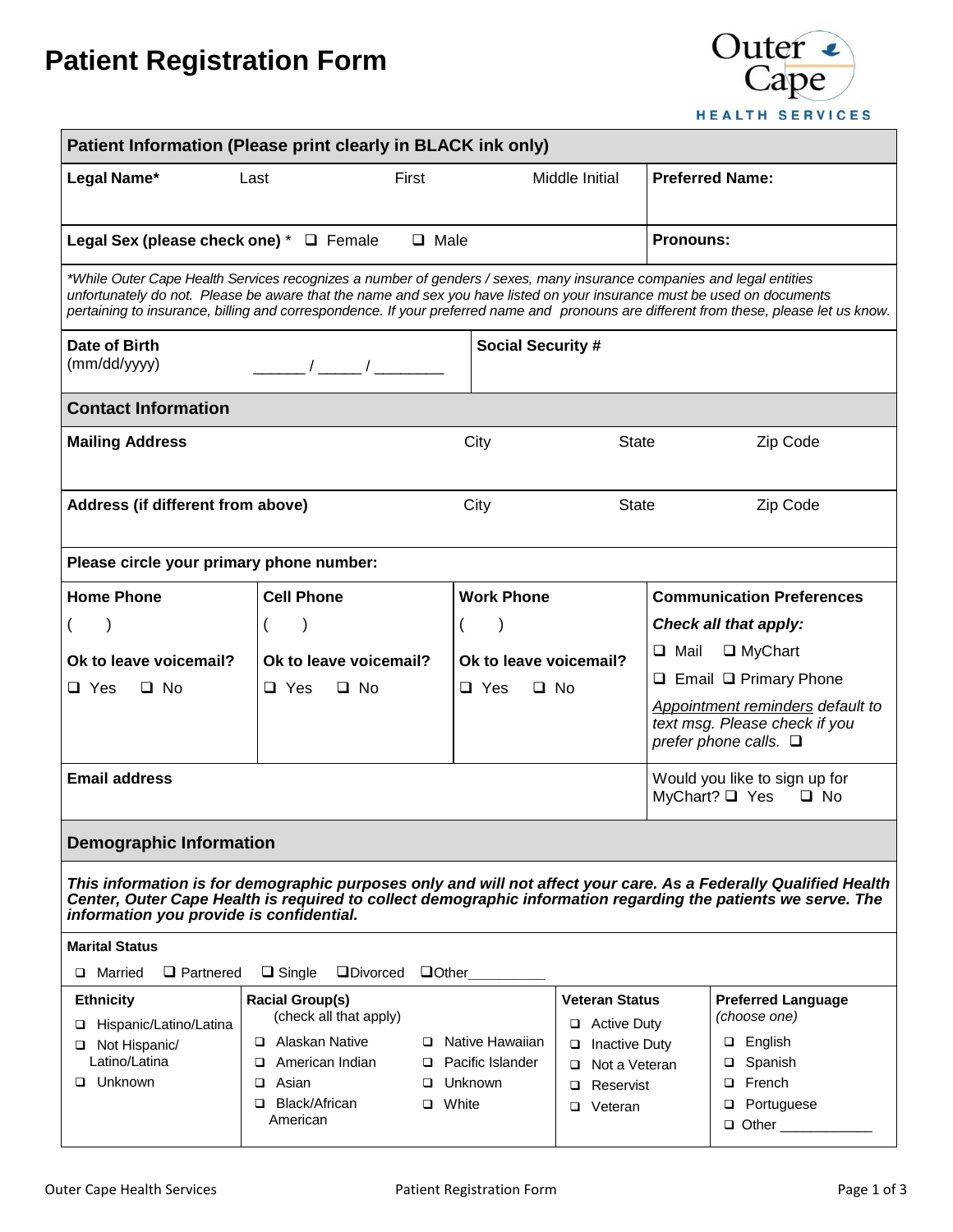| <b>Patient Contacts</b>                                                                                                                                                                                                                                                                                                                                                                                                                                                                  |                  |                                                       |                                                                                                                                            |                                                          |                               |  |  |  |  |
|------------------------------------------------------------------------------------------------------------------------------------------------------------------------------------------------------------------------------------------------------------------------------------------------------------------------------------------------------------------------------------------------------------------------------------------------------------------------------------------|------------------|-------------------------------------------------------|--------------------------------------------------------------------------------------------------------------------------------------------|----------------------------------------------------------|-------------------------------|--|--|--|--|
| <b>Emergency Contact's Name</b>                                                                                                                                                                                                                                                                                                                                                                                                                                                          |                  | Phone Number                                          |                                                                                                                                            | Relationship                                             |                               |  |  |  |  |
| <b>Parent/Guardian Name</b>                                                                                                                                                                                                                                                                                                                                                                                                                                                              |                  |                                                       | If you are under 18, the Department of Public Health requires that you provide parent/guardian contact information.<br><b>Phone Number</b> |                                                          | Relationship                  |  |  |  |  |
| Permission to Speak/Share Information<br>I authorize disclosure of my healthcare information to the individuals listed below. I understand that this authorization is<br>voluntary I understand that one disclosed by Outer Cape Health Services to such person(s), we can no longer ensure<br>that the confidentiality of the information. I understand that this authorization will remain in effect until Outer Cape Health<br>Services receives written notice from me to cancel it. |                  |                                                       |                                                                                                                                            |                                                          |                               |  |  |  |  |
| <b>Name</b>                                                                                                                                                                                                                                                                                                                                                                                                                                                                              |                  | <b>Relationship</b>                                   |                                                                                                                                            | <b>Phone Number</b>                                      |                               |  |  |  |  |
|                                                                                                                                                                                                                                                                                                                                                                                                                                                                                          |                  |                                                       |                                                                                                                                            |                                                          |                               |  |  |  |  |
|                                                                                                                                                                                                                                                                                                                                                                                                                                                                                          |                  |                                                       |                                                                                                                                            |                                                          |                               |  |  |  |  |
|                                                                                                                                                                                                                                                                                                                                                                                                                                                                                          |                  |                                                       |                                                                                                                                            |                                                          |                               |  |  |  |  |
| <b>Employment</b>                                                                                                                                                                                                                                                                                                                                                                                                                                                                        |                  |                                                       |                                                                                                                                            |                                                          |                               |  |  |  |  |
| <b>Employment Status</b>                                                                                                                                                                                                                                                                                                                                                                                                                                                                 |                  | <b>Occupation</b>                                     |                                                                                                                                            | Are you covered under school or<br>employer's insurance? |                               |  |  |  |  |
| □ Employed full-time<br>□ Employed part-time                                                                                                                                                                                                                                                                                                                                                                                                                                             |                  |                                                       |                                                                                                                                            |                                                          |                               |  |  |  |  |
| Student full-time<br>□                                                                                                                                                                                                                                                                                                                                                                                                                                                                   |                  | <b>Employer/School Name</b>                           |                                                                                                                                            | $\Box$ Yes<br>$\Box$ No                                  |                               |  |  |  |  |
| $\Box$ Other:                                                                                                                                                                                                                                                                                                                                                                                                                                                                            |                  |                                                       |                                                                                                                                            |                                                          |                               |  |  |  |  |
|                                                                                                                                                                                                                                                                                                                                                                                                                                                                                          |                  | <b>Sexual Orientation &amp; Gender Identification</b> |                                                                                                                                            |                                                          |                               |  |  |  |  |
| <b>Sexual Orientation</b><br>$\Box$ Asexual<br>$\Box$ Lesbian                                                                                                                                                                                                                                                                                                                                                                                                                            |                  | <b>Gender Identity</b><br>$\Box$ Female               | $\Box$ Questioning                                                                                                                         | Sex assigned at birth.<br>□ Female<br>$\Box$ Male        |                               |  |  |  |  |
| $\Box$ Gay                                                                                                                                                                                                                                                                                                                                                                                                                                                                               |                  | $\Box$ Omnisexual                                     | $\Box$ Male                                                                                                                                | $\Box$ Other                                             | $\Box$ Intersex               |  |  |  |  |
| □ Straight / heterosexual □ Queer<br>□ Bisexual                                                                                                                                                                                                                                                                                                                                                                                                                                          |                  | $\Box$ Don't know                                     | □ Transgender Female<br>□ Transgender Male                                                                                                 |                                                          | $\Box$ Choose not to disclose |  |  |  |  |
| □ Pansexual                                                                                                                                                                                                                                                                                                                                                                                                                                                                              |                  | $\Box$ Other                                          | Genderqueer or non-binary                                                                                                                  |                                                          |                               |  |  |  |  |
| □ Choose not to disclose                                                                                                                                                                                                                                                                                                                                                                                                                                                                 |                  |                                                       | $\Box$ Choose not to disclose                                                                                                              |                                                          |                               |  |  |  |  |
| <b>Preferred Pharmacy</b>                                                                                                                                                                                                                                                                                                                                                                                                                                                                |                  |                                                       |                                                                                                                                            |                                                          |                               |  |  |  |  |
|                                                                                                                                                                                                                                                                                                                                                                                                                                                                                          |                  |                                                       |                                                                                                                                            |                                                          |                               |  |  |  |  |
| <b>Insurance Information</b>                                                                                                                                                                                                                                                                                                                                                                                                                                                             |                  |                                                       |                                                                                                                                            |                                                          |                               |  |  |  |  |
| <b>Medical</b>                                                                                                                                                                                                                                                                                                                                                                                                                                                                           | <b>Plan Name</b> |                                                       | Subscriber #                                                                                                                               |                                                          | <b>Insured Name</b>           |  |  |  |  |
| <b>Secondary</b>                                                                                                                                                                                                                                                                                                                                                                                                                                                                         | Plan Name        |                                                       | Subscriber #                                                                                                                               |                                                          | <b>Insured Name</b>           |  |  |  |  |
| <b>Vision</b>                                                                                                                                                                                                                                                                                                                                                                                                                                                                            | Plan Name        |                                                       | Subscriber #                                                                                                                               |                                                          | <b>Insured Name</b>           |  |  |  |  |